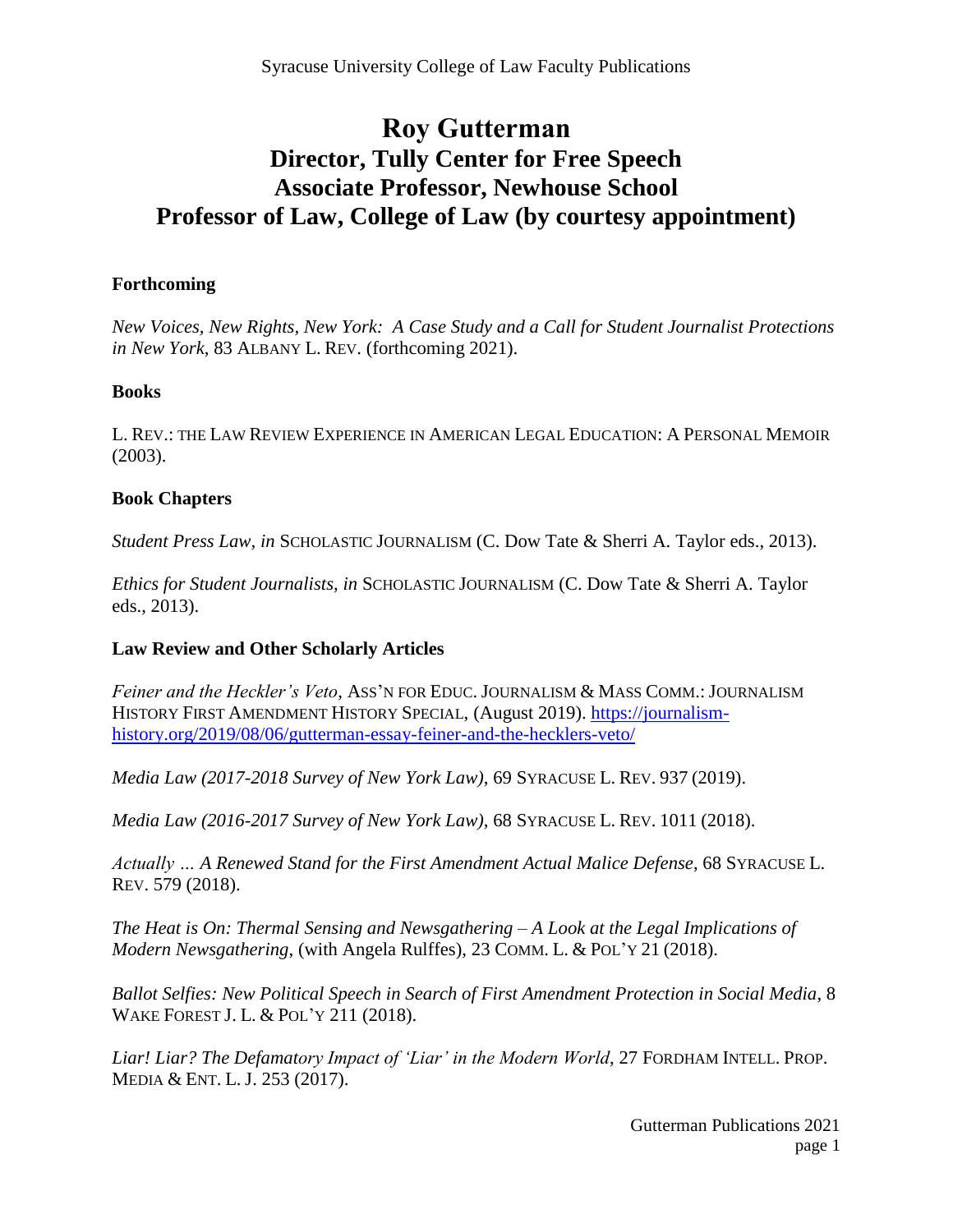#### Syracuse University College of Law Faculty Publications

*Media Law (2015-2016 Survey of New York Law)*, 67 SYRACUSE L. REV. 1127 (2017).

*Media Law (2014-2015 Survey of New York Law)*, 66 SYRACUSE L. REV. 1075 (2016).

*Media Law (2013-2014 Survey of New York Law)*, 65 SYRACUSE L. REV. 865 (2015).

*Media Law (2012-2013 Survey of New York Law)*, 64 SYRACUSE L. REV. 867 (2014).

*New York Times Co. v. Sullivan: No Joking Matter – 50 Years of Protecting Humor, Satire and Jokers,* 12 FIRST AMEND. L. REV. 497 (2014).

*Media Law (2011-2012 Survey of New York Law)*, 63 SYRACUSE L. REV. 865 (2013).

*Media Law (2010-2011 Survey of New York Law)*, 62 SYRACUSE L. REV. 739 (2012).

*Media Law (2009-2010 Survey of New York Law)*, 61 SYRACUSE L. REV. 879 (2011).

*Media Law (2008-2009 Survey of New York Law)*, 60 SYRACUSE L. REV. 1041 (2010).

*Media Law (2007-2008 Survey of New York Law)*, 59 SYRACUSE L. REV. 953 (2009).

*Media Law (2006-2007 Survey of New York Law)*, 58 SYRACUSE L. REV. 1075 (2008).

*Chilled Bananas: Why Newsgathering Demands More First Amendment Protection*, 50 SYRACUSE L. REV. 197 (2000).

## **Other Reports, News and Commentary**

*Biden Must Swiftly Restore Press Freedom,* SYRACUSE POST-STANDARD, December 13, 2020 at E1, [https://www.syracuse.com/opinion/2020/12/after-4-damaging-years-biden-must-restore](https://www.syracuse.com/opinion/2020/12/after-4-damaging-years-biden-must-restore-press-freedom-roy-s-gutterman.html)[press-freedom-roy-s-gutterman.html](https://www.syracuse.com/opinion/2020/12/after-4-damaging-years-biden-must-restore-press-freedom-roy-s-gutterman.html)

*Democracy depends on it Voting is Your Constitutional Right: Make a Plan and Exercise it What's Next: Supreme Court Might Need to Weigh in on the Count, SYRACUSE POST-STANDARD,* October 25, 2020 at E1, [https://www.syracuse.com/opinion/2020/10/the-right-to-vote-is-the](https://www.syracuse.com/opinion/2020/10/the-right-to-vote-is-the-essence-of-a-democratic-society-exercise-it-roy-s-gutterman.html)[essence-of-a-democratic-society-exercise-it-roy-s-gutterman.html](https://www.syracuse.com/opinion/2020/10/the-right-to-vote-is-the-essence-of-a-democratic-society-exercise-it-roy-s-gutterman.html)

*Advice for Individuals, Not Governments, to Safeguard Free Speech,* WASHINGTON POST, August 2, 2020 at B6, [https://www.washingtonpost.com/outlook/why-individuals-not-governments](https://www.washingtonpost.com/outlook/why-individuals-not-governments-should-safeguard-free-speech/2020/07/30/6859e90e-cab2-11ea-91f1-28aca4d833a0_story.html)[should-safeguard-free-speech/2020/07/30/6859e90e-cab2-11ea-91f1-28aca4d833a0\\_story.html](https://www.washingtonpost.com/outlook/why-individuals-not-governments-should-safeguard-free-speech/2020/07/30/6859e90e-cab2-11ea-91f1-28aca4d833a0_story.html)

*Trump, Twitter and the Distraction of Censorship Order Likely Violates First Amendment and Contradicts His New Neutrality Policy,* SYRACUSE POST-STANDARD, May 31, 2020 at E3.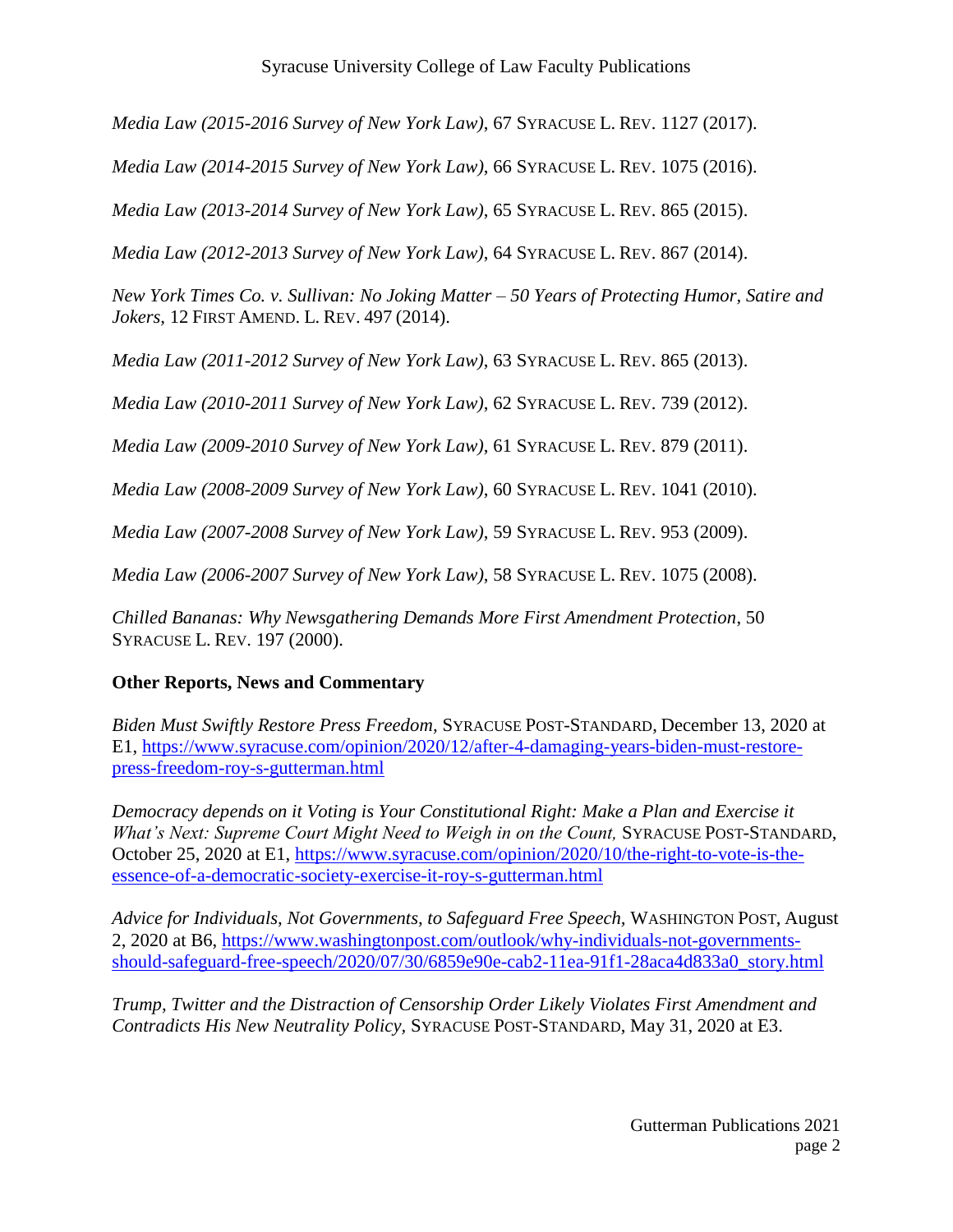Syracuse University College of Law Faculty Publications

*The Public Needs Information during a Public Health Crisis,* SYRACUSE POST-STANDARD, March 29, 2020 at E1, [https://www.syracuse.com/opinion/2020/03/the-public-needs](https://www.syracuse.com/opinion/2020/03/the-public-needs-information-during-a-public-health-crisis-commentary-by-roy-s-gutterman.html)[information-during-a-public-health-crisis-commentary-by-roy-s-gutterman.html](https://www.syracuse.com/opinion/2020/03/the-public-needs-information-during-a-public-health-crisis-commentary-by-roy-s-gutterman.html)

*The Answer to Hate Speech is More Speech to Expose it, Fuel Change. Hate Speech: Social Media Gives Global Platform to Speakers,* SYRACUSE POST-STANDARD, December 29, 2019 at E1, [https://www.syracuse.com/opinion/2019/12/answer-to-hate-speech-is-more-speech-roy-s](https://www.syracuse.com/opinion/2019/12/answer-to-hate-speech-is-more-speech-roy-s-gutterman.html)[gutterman.html](https://www.syracuse.com/opinion/2019/12/answer-to-hate-speech-is-more-speech-roy-s-gutterman.html)

You Have a First Amendment Right to Follow Trump on Twitter, SYRACUSE POST-STANDARD, September 8, 2019 at E1[, https://www.syracuse.com/opinion/2019/09/you-have-a-first-amendment-right-to-follow-trump](https://www.syracuse.com/opinion/2019/09/you-have-a-first-amendment-right-to-follow-trump-on-twitter-roy-s-gutterman.html)[on-twitter-roy-s-gutterman.html](https://www.syracuse.com/opinion/2019/09/you-have-a-first-amendment-right-to-follow-trump-on-twitter-roy-s-gutterman.html)

*Villainous Hacker or Journalistic Informer? Julian Assange It's too Early to Tell which Assange is. But His Case Threatens All Newsgathering.*, SYRACUSE POST-STANDARD, June 16, 2019 at E1, [https://www.syracuse.com/opinion/2019/06/assange-case-could-make-news-reporting-a-crime](https://www.syracuse.com/opinion/2019/06/assange-case-could-make-news-reporting-a-crime-roy-s-gutterman.html)[roy-s-gutterman.html.](https://www.syracuse.com/opinion/2019/06/assange-case-could-make-news-reporting-a-crime-roy-s-gutterman.html)

*NY's Mug Shot Ban Clouds Government Transparency,* SYRACUSE POST-STANDARD, April 27, 2019 at E1.

*The Heckler's Veto*, SYRACUSE POST-STANDARD, March 10, 2019 at E1.

*News Story Errors: There's a Difference Between Fakes, Mistakes,* SYRACUSE POST-STANDARD, January 27, 2019 at E1.

*World Taking Cues from White House Media Bashing*, SYRACUSE POST-STANDARD (November 30, 2018),

[https://www.syracuse.com/opinion/2018/11/world\\_taking\\_cues\\_from\\_white\\_house\\_media\\_bashi](https://www.syracuse.com/opinion/2018/11/world_taking_cues_from_white_house_media_bashing_roy_s_gutterman.html) ng roy s gutterman.html.

*It's Not a Crime to Mock the President*, SYRACUSE POST-STANDARD (September 28, 2018), [https://www.syracuse.com/opinion/2018/09/trump\\_woodward\\_book\\_op](https://www.syracuse.com/opinion/2018/09/trump_woodward_book_op-ed_protect_confidential_sources_roy_s_gutterman.html)[ed\\_protect\\_confidential\\_sources\\_roy\\_s\\_gutterman.html.](https://www.syracuse.com/opinion/2018/09/trump_woodward_book_op-ed_protect_confidential_sources_roy_s_gutterman.html)

*Alex Jones, Facebook and Free Speech*, SYRACUSE POST-STANDARD (August 16, 2018), [https://www.syracuse.com/politics/2018/08/alex\\_jones\\_facebook\\_and\\_free\\_speech\\_roy\\_s\\_gutter](https://www.syracuse.com/politics/2018/08/alex_jones_facebook_and_free_speech_roy_s_gutterman.html) [man.html](https://www.syracuse.com/politics/2018/08/alex_jones_facebook_and_free_speech_roy_s_gutterman.html)

*Clothing is protected under the First Amendment*, SYRACUSE POST-STANDARD (July 19, 2018), [https://www.syracuse.com/opinion/2018/07/clothing\\_protected\\_by\\_first\\_amendment\\_too\\_comm](https://www.syracuse.com/opinion/2018/07/clothing_protected_by_first_amendment_too_commentary_roy_s_gutterman.html) [entary\\_roy\\_s\\_gutterman.html](https://www.syracuse.com/opinion/2018/07/clothing_protected_by_first_amendment_too_commentary_roy_s_gutterman.html)

*Journalists in Jeopardy*, SYRACUSE POST-STANDARD, June 10, 2018 at E1.

*Lampooning Leaders as American as Apple Pie*, SYRACUSE POST-STANDARD, May 6, 2018 at S1.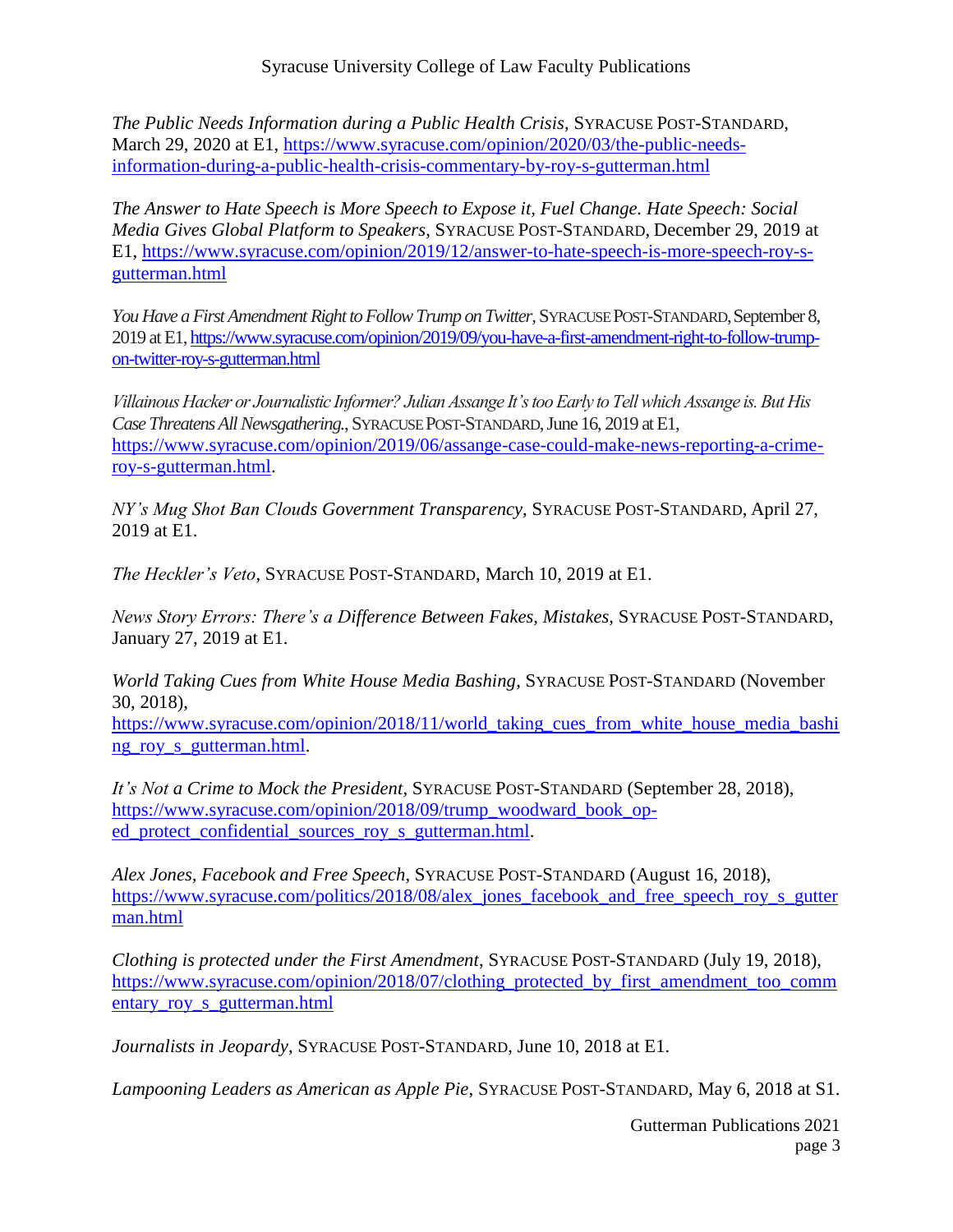*Whistleblowers and Reporters: Trust*, THE SOCIETY OF PROFESSIONAL JOURNALISTS WHISTLEBLOWER PROJECT (March 12, 2018), [https://www.spj.org/whistleblower/whistleblowers](https://www.spj.org/whistleblower/whistleblowers-and-reporters-trust.asp)[and-reporters-trust.asp.](https://www.spj.org/whistleblower/whistleblowers-and-reporters-trust.asp)

*NY Should Join Other States in Extending Free Press Rights*, SYRACUSE POST-STANDARD, February 18, 2018 at S1.

*A Matter of Malice*, SYRACUSE POST-STANDARD, January 21, 2018 at S1.

*Backing Free Speech on Campus is Always Right*, SYRACUSE POST-STANDARD, October 29, 2017 at E1.

*Devolution in Charlottesville*, SYRACUSE POST-STANDARD, August 20, 2017 at E1.

*What's in a Name? The Right to Free Speech*, SYRACUSE POST-STANDARD, July 9, 2017 at E1.

*Sedition Laws and Free Speech,* JURIST, (May 14, 2005) [https://www.jurist.org/commentary/2015/05/roy-gutterman-sedition-laws/.](https://www.jurist.org/commentary/2015/05/roy-gutterman-sedition-laws/)

*Media Can't Hack, But Can Publish Leaked Data*, SYRACUSE POST-STANDARD, December 21, 2014 at E1.

*Why Do We Care?*, SYRACUSE POST-STANDARD, December 29, 2013 at E3.

*Even Unpalatable Speech Nourishes Freedom*, SYRACUSE POST-STANDARD, October 7, 2012 at E1.

*On This Night At The Dome, Free Speech Won*, SYRACUSE POST-STANDARD, December 11, 2011 at E1.

*The Pentagon Papers Declassified*, SYRACUSE POST-STANDARD, June 26, 2011 at E1.

*Cheer Ruling on Hate Speech*, SYRACUSE POST-STANDARD, March 20, 2011 at E1.

*Does Free Speech End at School Entrance?*, SYRACUSE POS-STANDARD, September 9, 2007 at E1.

*Chill Wind Blows on SU's Hill*, SYRACUSE POST-STANDARD, November 6, 2005 at D1.

## **Book Reviews**

Book Review, 95 JOURNALISM & MASS COMMUNICATION QUARTERLY 551 (2018) (reviewing Kim McNamara, PAPARAZZI: MEDIA PRACTICES AND CELEBRITY CULTURE (Polity Press, 2016).

*First Amendment: Often Challenged But Consistently Enduring*, WASH. POST, May 19, 2017